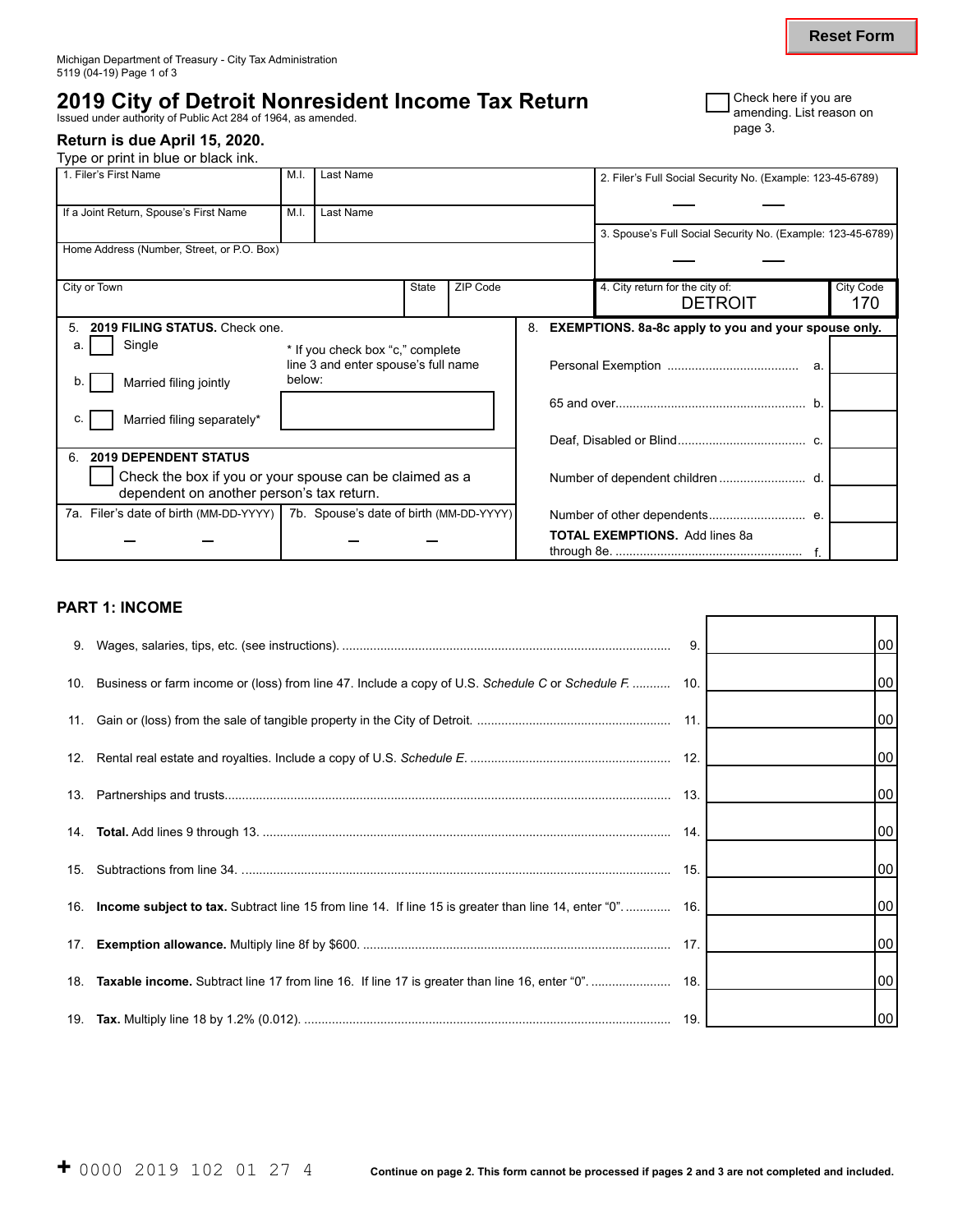|      | 2019 Form 5119, Page 2 of 3                                                                          |     |    |
|------|------------------------------------------------------------------------------------------------------|-----|----|
|      | Filer's Full Social Security Number<br>City of Detroit Nonresident Income Tax Return                 |     |    |
|      | <b>PART 2: CREDITS AND PAYMENTS</b>                                                                  |     |    |
|      |                                                                                                      | 20. | 00 |
| 21.  |                                                                                                      | 21. | 00 |
| 22.  |                                                                                                      | 22  | 00 |
|      | <b>PART 3: REFUND OR TAX DUE</b>                                                                     | 23. | 00 |
| 24a. |                                                                                                      |     | 00 |
| 24b. |                                                                                                      |     | 00 |
| 24c. |                                                                                                      |     | 00 |
| 24d. |                                                                                                      |     | 00 |
| 24e. |                                                                                                      |     | 00 |
| 25.  |                                                                                                      | 25. | 00 |
| 26.  | Credit Forward. Amount of line 25 to be credited to your 2020 estimated tax for your 2020 tax return | 26. | 00 |
| 27.  | <b>REFUND</b><br>PART 4: SUBTRACTIONS FROM INCOME (All entries must be positive numbers.)            | 27. | 00 |
| 28.  |                                                                                                      | 28. | 00 |
|      |                                                                                                      |     |    |
| 29.  |                                                                                                      | 29  | 00 |
| 30.  |                                                                                                      | 30  | 00 |
| 31.  |                                                                                                      | 31. | 00 |
| 32.  |                                                                                                      | 32. | 00 |
|      |                                                                                                      | 33. | 00 |
|      |                                                                                                      |     |    |

### **PART 5: BUSINESS INCOME APPORTIONMENT**

|     | Name of Business Entity                                                                                                  | Federal Employer Identification No. (FEIN) |  |                                        |                                   |
|-----|--------------------------------------------------------------------------------------------------------------------------|--------------------------------------------|--|----------------------------------------|-----------------------------------|
|     |                                                                                                                          | A. Located<br><b>Everywhere</b>            |  | <b>B.</b> Located in<br><b>Detroit</b> | C. Percentage<br>(B divided by A) |
| 35. | Average net book value of real and<br>tangible personal property                                                         | 00                                         |  | 00                                     |                                   |
| 36. | Gross annual rent paid for real property                                                                                 | 00                                         |  | 00                                     |                                   |
|     | 37. CITY SHARE OF PROPERTY: Add lines 35<br>and 36. Divide column B by column A and<br>enter as a percentage in column C | 00                                         |  | 00                                     | %                                 |
| 38. | Total wages, salaries, commissions and<br>other compensation of all employees                                            | 00                                         |  | 00                                     | $\%$                              |
| 39. | Gross receipts from sales made or                                                                                        | 00                                         |  | 00                                     | $\%$                              |

34. **Total Subtractions.** Add lines 28 through 33. Enter here and on line 15. ................................................... 34. 00